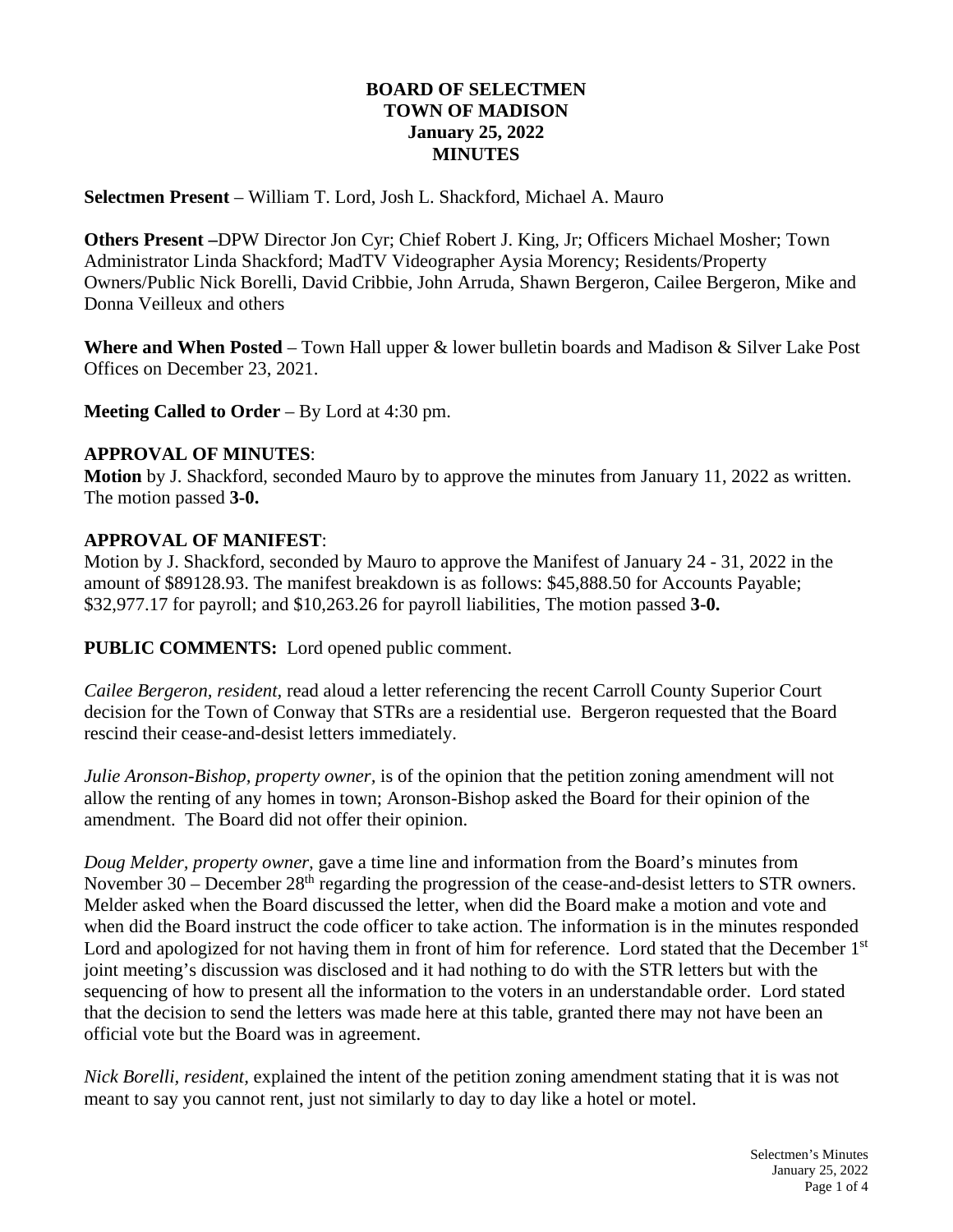**Veilleux & Scrub Oak Scrambler Lead Mine Road Berm –** The Veilleuxs asked at the last meeting for the Board to ask Town Counsel for an opinion on placing a berm on Lead Mine Road for the snowmobile trail. Lord cited a letter from the Town Counsel that supported the Board's decision stating that the Town can make a berm on a road to summer cottages and request that the club remove the berm at the end of the season. Lord offered a copy of the letter to Veilleuxs and the Scrub Oak Scrambler (SOS) Club. Cribbie thanked the Board on behalf of the SOS. Chief King noted that the area needs to have better signage for conventional motor vehicle traffic. Donna Veilleux stated that one of the signs that designates the road to summer cottages is missing. Cyr stated that he will order a new sign tomorrow. Donna Veilleux asked if opinions from the Town's insurance company and counsel were received. The insurance from the Bureau of Trails covers this issue.

Donna Veilleux expressed her concern that the problem is that some trails close before others and she does not want it to wait until the end of the season if that particular trail is closed earlier. Cribbie noted that the club's trail system closed all at the same time. J. Shackford asked if there is a date certain for when the trails close. The trails closed April 15<sup>th</sup> and cannot open prior to December 15<sup>th</sup> annually.

**2022 Warrant –** The Board reviewed the draft 2022 warrant. Articles 4-7 are the operating budget broken down differently from prior years. DRA allows an article by function format. L. Shackford will have this approved by DRA.

Article 8 is the annual \$200,000 for roads;

Articles 9 is for a police cruiser;

Article 10 is for a DPW pickup truck with finance information still to be received from the leasing company;

Article 11 is for ballfield repairs. Lord, noting that we have not received an estimate on the project, suggested removal of this article and using the funds the town already has in a ballfield account. The Board was in agreement and this article will be removed;

Article 12 -14 are adding funds to expendable trust funds;

Article 15 is \$4,000 for OHW fireworks;

Article 16 is the balance of MadTV's franchise fees in the amount of \$24,708.00;

Articles 17-20 are petitioned charities.

**Voluntary Change of Address 107-089 Difeo:** The Board agreed to sign the Application for Voluntary Change of Address form for 107-089. The form is already signed by the owners. The address will change from 70 Appenvel Way to 13 Thusis Road which will allow the address to correctly reflect the road used to access the property. L. Shackford will submit to E911 for the change.

### **OLD BUSINESS:**

**ARPA Generator Quotes –** Brooks reached out to three companies for quotes on generators to support the Town Hall and two DPW garages. Two companies, Generator Connection and Powers Guaranteed Services were able to offer quotes, with Milton CAT unable to offer a generator for our needs. Both bids included Kohler propane fueled 12W, 20W and 24W generators prices with Generator Connections price at \$43,150 and Power Guaranteed Services price at \$53,319.

**Motion** by Lord, seconded by J. Shackford to move forward with the Generator Connections bid of \$43,150 using ARPA funds for the generators, any electrical work and set up of fuel. The motion passed **3-0.**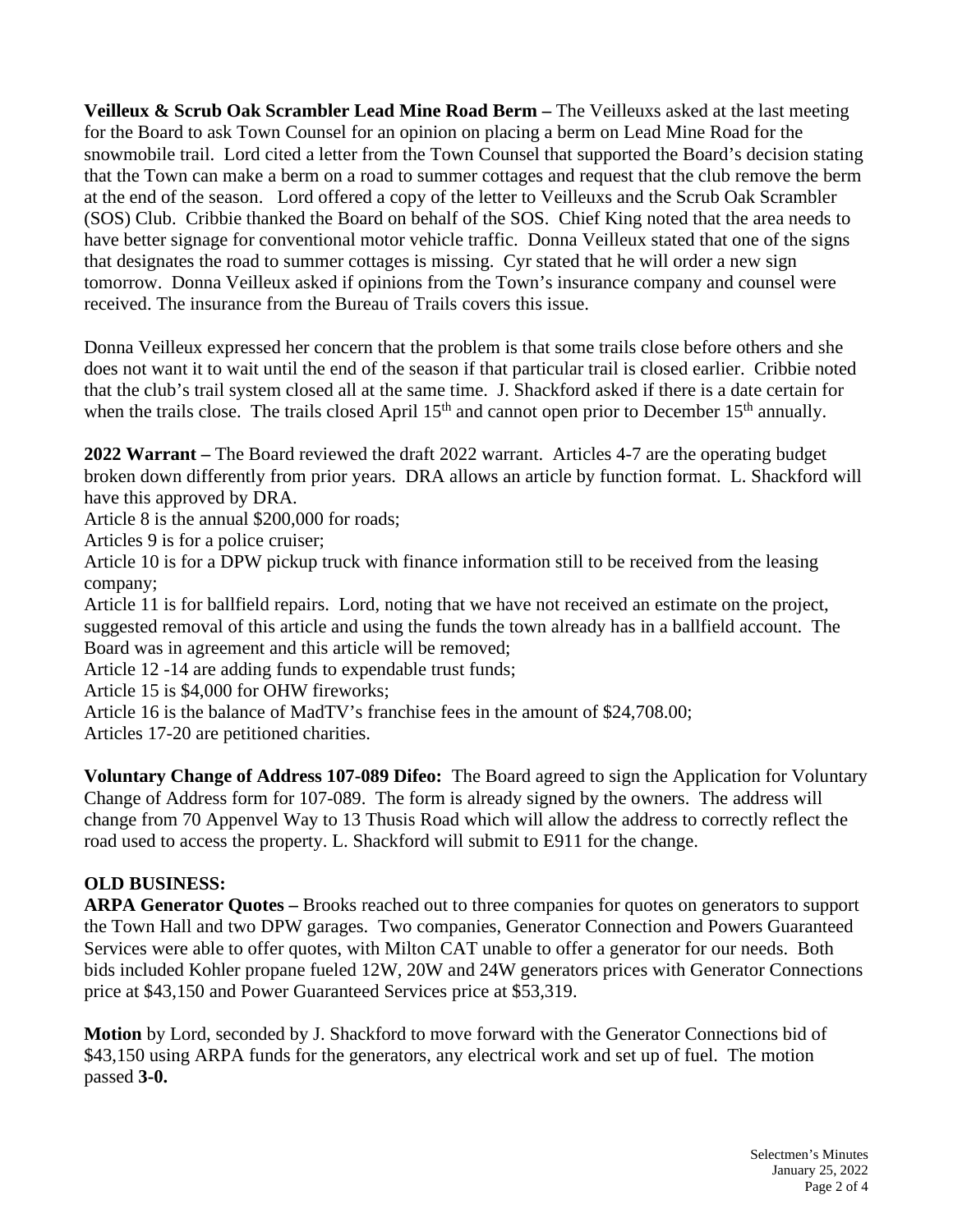### **Selectman Shackford's List –** No items

**Selectman Mauro's List –** Mauro asked if any progress has been made on the school path with Cyr stating he has no new information on the project.

**Selectman Lord's List -** Lord began with offering his draft of the Selectmen's report for the 2021 Town Report. Mauro and Shackford were pleased with his report and it will be submitted for the Town Report. Lord also brought up:

- The Conservation Commission was not thrilled with the unwillingness of this Board to place an article on the warrant to ask town meeting to accept the RSA that gives the commission the authority to give money towards the acquisition of property that could not be owned by or in the Town of Madison. Two members of the commission have written a petition that included the wording that it would be property in town and subject to the approval of the local governing body;
- The Conservation Commission, with the assistance of Shawn Bergeron, is looking into the acquisition of the Chain of Ponds property with the assistance of other entities to fund the \$1.5 million dollar price;
- The McNair property around Durgin Pond was sold to Fadden and Whitaker. The Conservation Commission wants to be sure the easement requirements are upheld. Lord asked Town Counsel if the wording of the easement is powerful enough to protect the land from clear cuts. The recommendation Lord received was to ask that the new owners attend a conservation commission meeting for a discussion with the understanding that Article 9 of the easement allows for negotiations. This Board will be aware of any intent to cuts that come in for this property.

# **Department Heads' List:**

*Chief King:* No new items

### *Chief Brooks:* No new items

*Director Cyr:* Cyr began by giving the Board copies of a quote from OME for the updating of radios in the DPW vehicles. The estimate is just under \$6,000 with the Board in agreement with moving forward with the update and that this will be funded by the ARPA grant; and

- The brine system tanks are set to be delivered;
- The grader is back in service after the repairs recently performed;
- Green Mountain Conservation is using Madison as an example of treating roads using brine versus salt with Cyr noting that today's storm the brine system was used.

*Administrator's List:* A resident asked if the Town will be purchasing N95 masks for residents with funds received for COVID relief. Brooks offered to work with L. Shackford to finding an avenue to have some delivered to the resident's home that have been made available by a government program.

*Doug Melder,* asked the Board if they now have any comment on Cailee Bergeron's earlier request for comment regarding the Carroll County Superior Court decision. The Board said still no comment.

*Julie Aronson-Bishop,* again brought up her earlier comment regarding the petition zoning amendment noting that a 5-1 vote. She again asked if the Board believes the petition would ban all rentals. Lord responded he did not know, Mauro responded he had no opinion to offer and J. Shackford, stating he was the vote in favor of the amendment does not believe it would ban long term as the intent of the